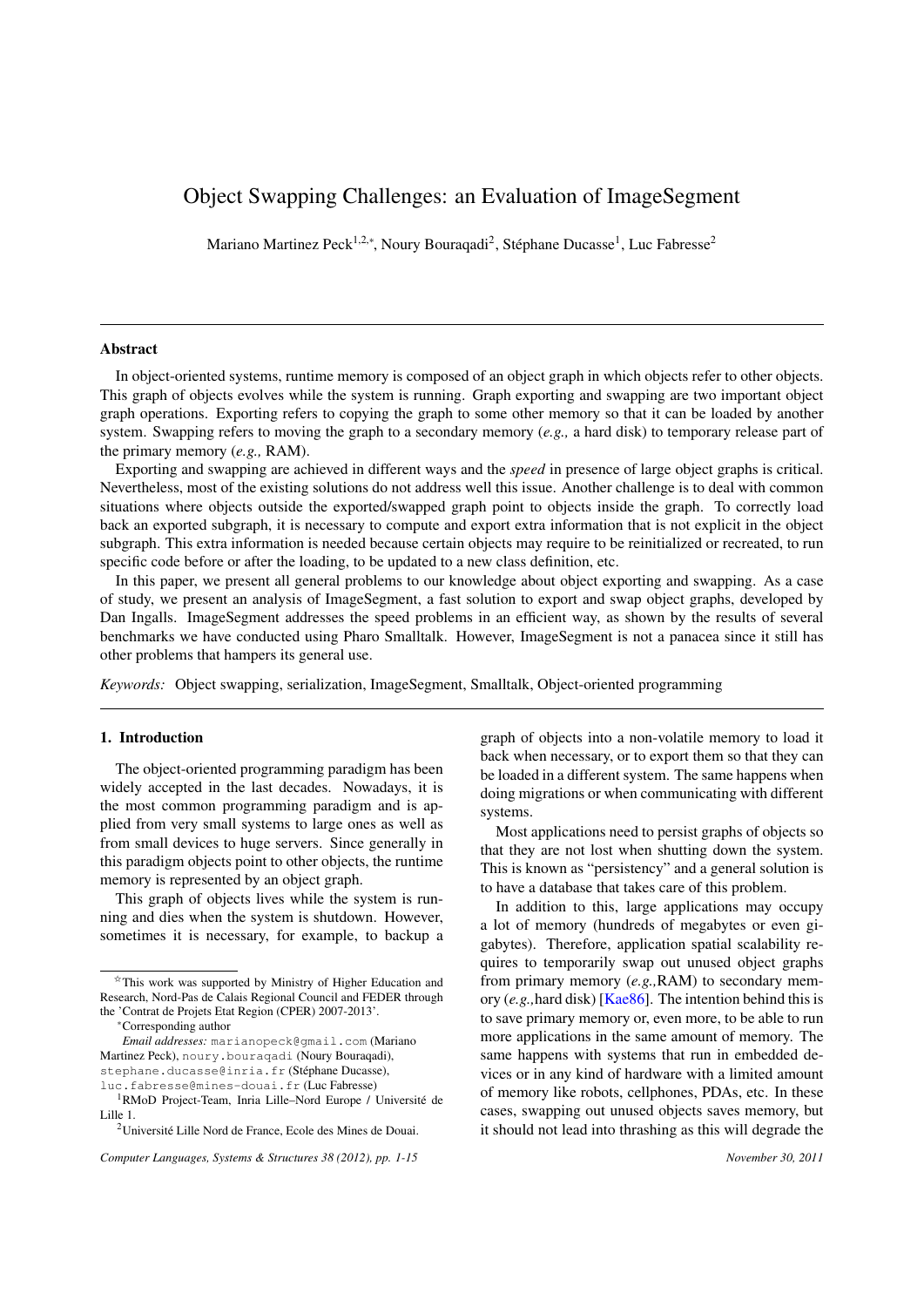system's performance. By trashing we refer to the situation where data is rapidly written to and read from different types of memory, *i.e.,* constant data swapping.

Approaches and tools to export and swap object graphs are needed. One of the biggest problems (and difficult to solve) with export or swap solutions is their performance. The approach must scale to large object graphs. However, most of the existing solutions do not solve this issue properly. This is usually because there is a trade-off between speed and other quality attributes such as readability/independence from the encoding. For example, exporting to XML [\[SIX\]](#page-15-1) or JSON [\[JSO\]](#page-15-2) is more readable than exporting to a binary format, since the programmer can open it and edit it with any text editor. But a good binary format is faster than a text based serializer when reading and writing. Depending on the user usage of an object serializers, the performance can be a crucial aspect.

There are serializers like *pickle* [\[pic\]](#page-15-3) in Python or Google Protocol Buffers [\[pro\]](#page-15-4), that lets the programmer choose between text and binary representation. For debugging or while developing one can just use text based, which is easy to see, inspect and modify, and then, at production time, one can switch to a binary format.

An important question is, do we need an object serializer? What is wrong with just using a binary write stream? The problem is that binary write streams receive a binary array (for example, a ByteArray) as input. So we first need to serialize the object subgraph, and this is where we find problems like performance, cycles, etc. The object serializer takes an object graph as input and answers a binary array. Once we have such array, then we can do whatever we want, like write it on a binary write stream or on a socket.

It is common to have objects from outside the exported/swapped object graph pointing to objects inside the graph. This makes it a challenge to detect which objects should be swapped or exported and how they should be handled appropriately.

A usual problem is that the class has been changed or is different. For example, a graph of objects from an accounting system is exported and loaded in an enterprise resource planning system. In the graph, there are objects of the class *User*. But class *User* can be different in both systems (it might even not exist). It is also possible to swap out objects, change their classes (suppose an instance variable named *creditCard* was added, and *age* was removed) and then load back instances of the old class. At writing time, the tool should store all the necessary information (related to class shape) to deal with these changes, and at load time, objects must be updated in case they are required. There are object seri-

alizers that are quite limited in this aspect. For example, the Java Serializer *[jav]* supports adding or removing a method or a field, but does not support changing an object's hierarchy or removing the implementation of the Serializable interface.

Ungar [\[Ung95\]](#page-15-6) claims that the most important and complicated problem was not to detect the subgraph to export, but to detect the implicit information of the subgraph that was necessary to correctly load back the exported subgraph in another image. Examples of this information can be whether to export an actual value or a counterfactual initial value or whether to create a new object in the new image or to refer to an existing one. In addition, it may be necessary that certain objects run some specific code once they are loaded in a new image.

Defining how to serialize, where, when and what to export, which file format, etc., are just a few more problems that have to be addressed too [\[MLW05\]](#page-15-7).

The contribution of this paper is twofold. On the one hand, we introduce a precise description of objects swapping and exporting, and related challenges. On the other hand, we provide a detailed analysis of the ImageSegment solution and compare it with related work.

The remainder of the paper is structured as follows: Section [2](#page-1-0) defines and unifies the concepts and names that are used throughout the paper. Section [3](#page-2-0) presents the problem. We describe the major needed steps to export and swap a graph of objects, and also explain the most common problems and challenges. Section [4](#page-5-0) presents a deep analysis of ImageSegment, a solution for both, objects export and swapping. Section [5](#page-9-0) explains how ImageSegment uses Garbage Collector facilities in an interesting way to detect objects to be swapped out. Benchmarks and discussions are shown in Section [6.](#page-10-0) In Section [7,](#page-11-0) we describe the issues and the opportunities for improvement. Finally, in Section [8](#page-13-0) related work is presented, before concluding in Section [9.](#page-14-0)

### <span id="page-1-0"></span>2. Glossary

To avoid confusion, we define a glossary of terms used in this paper. As example we use the object graph shown in Figure [1](#page-2-1) to explain these concepts.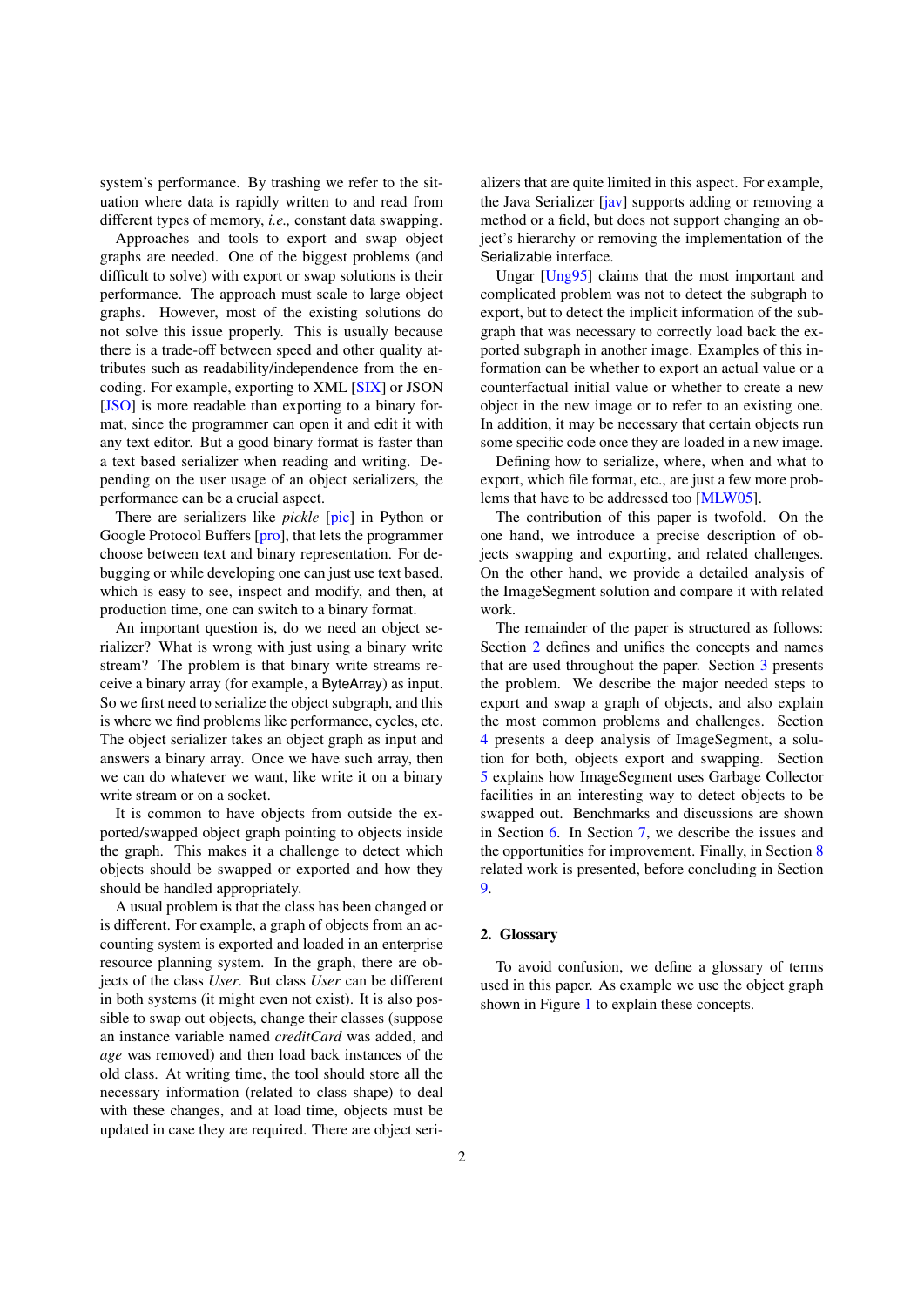

<span id="page-2-1"></span>Figure 1: A graph to be saved.

- External objects are objects outside the graph to process. Example: X, Y and Z.
- Root objects are user-defined objects. They are the input provided by the user to the serializer. Example: A, B and C.
- Internal objects are *root objects* and all the objects that are accessed through them. Example: A, B, C, D, E, F, G, H, I, J, K and L.
- External boundary objects are *external objects* that point to *internal objects*. Example: X and Y.
- Shared objects are *internal objects* that are accessed, not only through the roots of graph, but also from outside the graph. Example: D, F, G, J and K.
- Internal boundary objects are *internal objects* which point to *shared objects*. Example: A, B, C and H.
- Facade objects are *shared objects* which are pointed from *external objects*. Example D, F and G.
- Inner objects are *internal objects* that are only accessible from the *root objects*. Example: E, H, I and L.

#### <span id="page-2-0"></span>3. General Steps and Challenges

Before analyzing any particular solution to the problem of exporting and swapping graphs of objects, it is necessary to understand, not only the general steps that have to be followed, but also their challenges and problems. These steps, together with their problems and challenges, are completely general and they are independent of the technology.

We explain 'object export' before describing 'object swapping'. These two operations are similar: *swapping* can be considered as an *export* with an additional constraint on object identity. Nevertheless, this constraint may imply a completely different set of problems and solutions. This is the reason why in this paper we differentiate both operations.

#### *3.1. Export*

Export is usually needed when wanting to transfer an object graph from one system or application to another. For such purpose, the graph of objects should be written in a file or sent through a Socket. In this case, the objects from the original system are not modified neither removed. They are just serialized (converted into a sequence of bytes) and then written into a file, a Socket, etc.

The following is a possible list of general steps for a general solution to export an object graph including its most common problems and challenges:

1. *Identify first sets of objects:* starting from user defined *root objects*, the first step is to compute the *internal objects* set. This means that the graph has to be traversed and processed. It starts from the roots of the graph and iterates over their references. For each processed (depending on the implementation, processed can mean copying the object into an array, updating objects pointing to it, check flags to avoid cycles, etc) object, its referenced objects are then recursively processed too.

While trying to put this step into practice, it is likely to face some problems like speed and cycles. Speed may not be very important for small graphs, but it definitively is in moderate and large graphs. When we refer to a graph size we mean the number of objects in the graph. The only way to scale and be able to compute large graphs is having a decent performance.

Another problem that has to be addressed is the cycles inside the graph. In an object graph, objects may contain references to other objects and generate cycles or loops. The selected approach has to be able to deal with these cycles properly and without generating an infinite loop. Creating a collection with exported objects and checking for every object whether it is already in the collection, and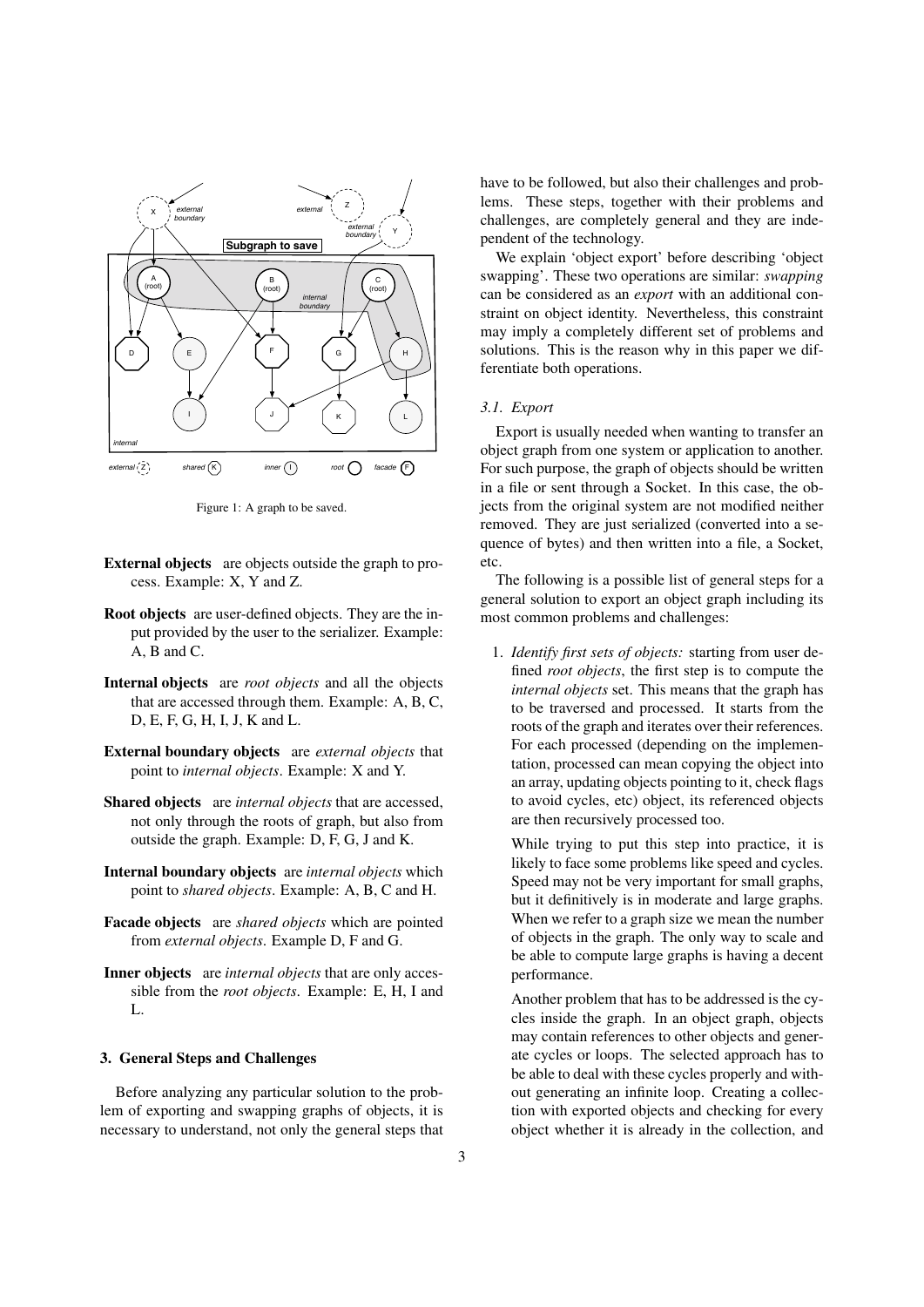adding the object if it was not exported yet, is not a scalable solution. With large object graphs, this approach is slow and uses considerable amount of memory. This is why certain object serializers like Oracle Coherence[\[ora\]](#page-15-8) does not support cycles inside the graph.

The result of this step may identify: *internal objects* set and, depending on the implementation, other lists such as the *shared objects set* and the *inner objects set*. In that case, the solution may require a complete memory traversal. (to detect shared and inner objects).

2. *Export a set of objects to a file*: once the graph is computed and the list of objects is ready, such list can be written into a file. Once again, performance is a big issue. In this case, two different facets should be considered: (a) the time to write (export) the graph to a file and (b) the time to read it and load it in memory.

Sometimes, a good performance is really needed only while loading but not that much while writing. This scenario is the motivation behind Parcels [\[MLW05\]](#page-15-7), a fast binary format developed in Visualworks Smalltalk. The assumption is that the user may not have a problem if saving code takes more time, as long as loading is really fast. In the context of software centralized repository, developers of a software project commit versions of their components and final users download them into their own environments. Load (read) speed is really important as final users should be able to download and install the software as fast as possible. This is at the expense of a slower writing time since commit may be done one or few times while, on the other hand, loading may be done hundreds of times.

Another decision is which kind of format to use. The answer to this depends on the goals of the tool. For example, a binary format or a text format can be used. Binary formats are faster than text formats but the latter ones are more readable by humans and computers. Because XML is text, it is quite easy to understand by a human. From the computer point of view, it is easy also since the file can be opened and edited with any text editor program. In this situation there are trade-offs. Each approach has its own advantages and disadvantages.

To conclude, it is really important to define the goals of the tool (exporter) to define proper solutions and achieve the needed performance.

3. *Load a set of objects from a file:* When a graph of objects is exported, it will be probably loaded back later on.

The first problem faced is where that graph will be loaded. That can be either in the same system where it was originally exported or in another one. The main reason behind this question is that the answer may determine which objects to include in the export and, of course, enable to avoid duplicates or inconsistencies. For example, should all *internal objects* be included no matter if the graph will be loaded back in the same system or in a different one? Or should only *inner objects* be included?

Once again, performance is an important issue.

### *3.2. Swapping Objects*

Swapping is a combination of exporting and a constrain on object identity. The aim is to be able to load an object graph back later in the same system where it was originally exported. When having a graph of objects in primary memory which probably will be not used, that graph is swapped out to secondary memory and loaded back when needed to use less memory. This was the idea behind LOOM [\[Kae86\]](#page-15-0) (Large Object-Oriented Memory), which implemented a swapping mechanism between primary and secondary memory for Smalltalk-80.

One of the key points of swapping is how and which objects have to be discarded or replaced to be able to automatically load back the swapped out graph when it is necessary. Generally, Proxy objects are used. These proxies can then load back the swapped objects when certain events happen, for example, when they receive a message.

The steps and challenges in this case are quite similar to the export case. The main difference is that *shared objects* may not be exported in the file as they are being referenced from outside the graph. The objects that are exported are the *inner objects*. Possibly, another implementation can also export the *shared objects* and then, at the moment of loading, prevent duplicates and instead use the objects that are present in the image where the import is happening.

One of the challenges of swapping is to carefully choose which objects have to be replaced by a proxy and which ones are directly swapped out.

Another problem is, not only how to select which objects to swap, but more importantly, how to fix the *internal boundary objects*. It is common to have objects from outside the graph pointing to objects inside the graph. In those cases, it is necessary to determine how to detect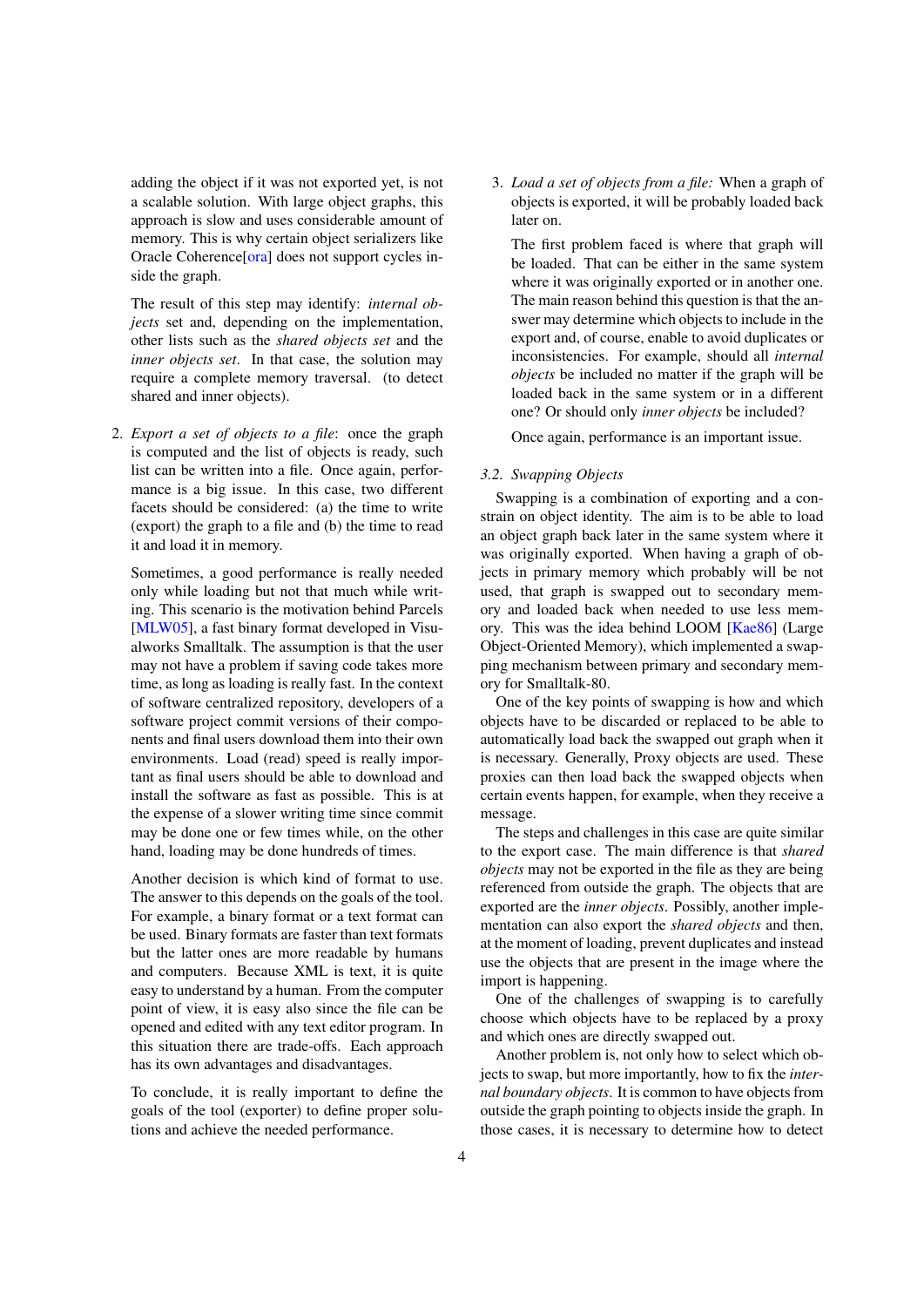and what to do with them. The solution has to assure consistence between *external and internal objects* and prevent duplicates.

The fact of being smart, for example being aware of the memory and CPU overhead resulting from the swapping process, is also a challenge. Indeed, the swapping tool will instantiate its own objects and, thus, use memory. At the same time, the swapping mechanism requires, not only memory, but CPU. It is useful to check before swapping if it is worth doing it or not.

An interesting question is why should an application program (from the viewpoint of the operating system, a Smalltalk virtual machine is nothing else) be blamed for moving parts of itself form primary to secondary memory? Why that task cannot be left to the operating system and its efficient management of virtual memory? There are some reasons:

- The Garbage Collector. Objects on disk also need to be garbage collected. But if we want to swap something via the OS, we are not allowed to touch it at all. If not, it gets loaded in. It may be easier to do this when we control the swapping directly. Doing this with the OS where we cannot control anything, is not easy.
- Persistency. Memory swapped by the OS is by definition not persistent. What happens if a Smalltalk image is bigger than main memory and we just want to quit the Virtual Machine? We can not swap everything in and then write it on disk and then back when starting again, as all the objects do not fit into memory.
- Used and unused objects. There are objects being referenced by other objects but that are not used (accessed). The garbage collector works by reachability. As those objects are reachable, they are not garbage collected even if they were unused. A custom Smalltalk virtual memory implementation can take advantage of this and just swap out unused objects. The Operation System will mix them as it is not aware of objects nor whether they are used or not.
- Granularity. Most of the Operating System virtual memory approaches use pages for grouping elements. A Smalltalk virtual memory implementation can provide fine-grained paging by using object instead of page granularity.

#### <span id="page-4-0"></span>*3.3. Still more problems*

Now that we have already discussed about the general steps and challenges of exporting and swapping an object graph, it is time to analyze more problems that should be faced. For example, Ungar [\[Ung95\]](#page-15-6) claims that a directly constructed concrete program is not complete. Although the objects comprising a program contain all the information needed to run it, they lack information needed to save and reload it into another world of objects.

Class changes. Consider a graph with instances of some class *X* that is exported from a system *A* and loaded into a system *B*. The problem arises if class *X* of system *B* defines a structure different from class *X* in system *A*. We face the same situation when swapping if a class of some swapped out objects is changed before they are loaded back.

There are different kinds of changes like adding, removing or renaming a method, class or instance variable, or changing the superclass, etc. Not all solutions solve all these change types. Indeed, most of solutions do not solve all of them, and they have a limited number of supported change types.

Objects duplication. Should all exported objects be created in the system where they are loaded? Or some should point to already existing objects? For example, there are certain objects in Smalltalk that have to be unique and should not have duplicates. For instance, *true*, *false*, and *nil* are the unique instances of the classes True, False and UndefinedObject respectively. Hence, if in the subgraph there are objects pointing to any of those objects, it is necessary to avoid the duplication when loading them in a new image and make them point to the already existing objects. For swapping, this is not a problem because those objects like *true*, *false* and *nil* are referenced by other objects in the system (in this case, these objects are pointed from the *specialObjectArray*) so they behave like any other *shared object*.

The biggest problem is how to detect which objects should be created and which ones should be point to existing ones. Ungar et al. [\[Ung95\]](#page-15-6) decided to annotate objects with the needed information for dealing with these situations.

Recreate and reinitialize objects. When the swapped or exported subgraph is loaded back into memory, should those objects be recreated and reinitialized? One solution can just load the bytes of the object (header and instance variables) while another one can create a new instance of the same class using the normal message for instance creation and then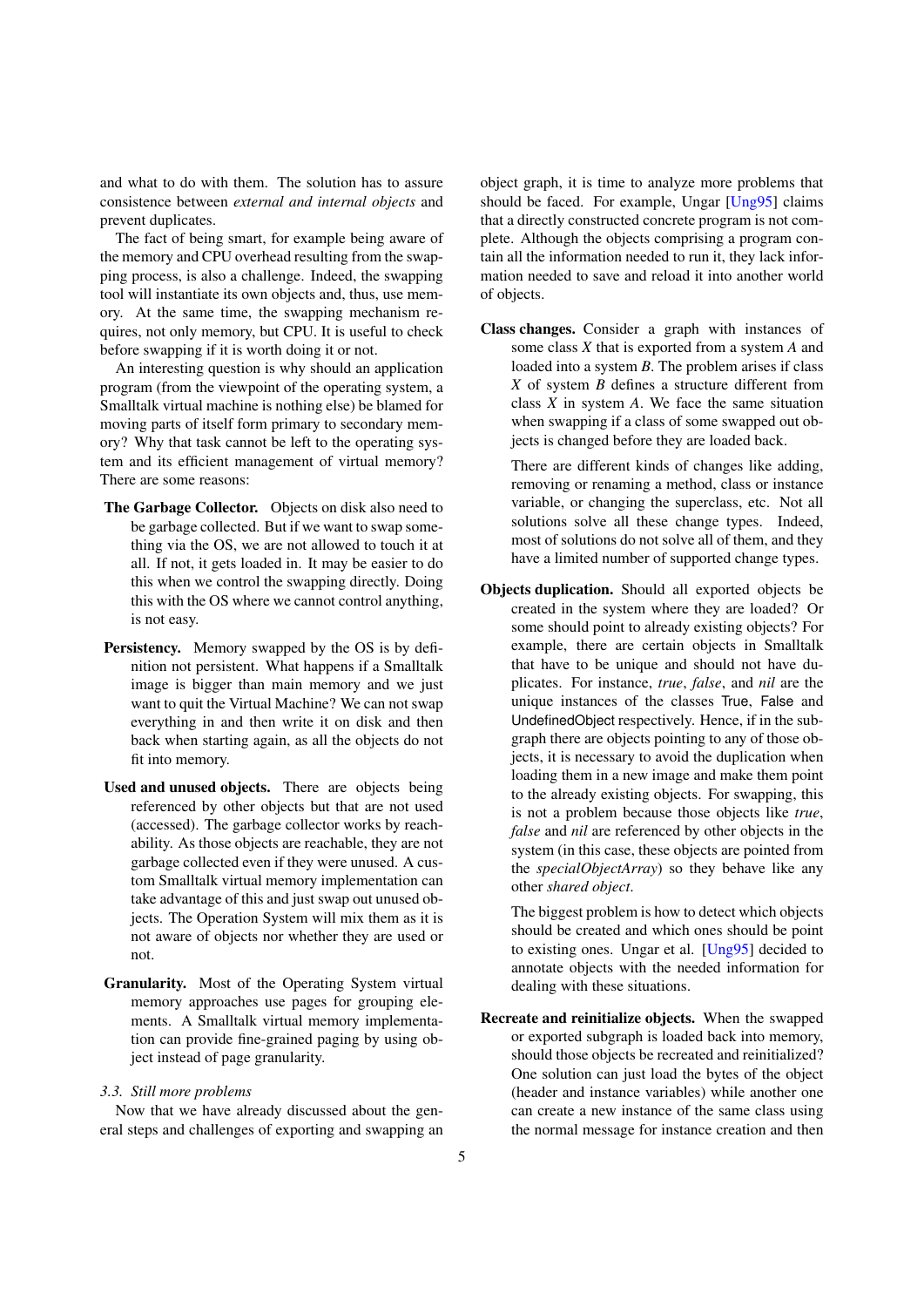copy one by one each instance variable. Both solutions are very different. For example, in Smalltalk, the message to create an object is new (which sends the initialize message) or basicNew:. Hence, the object can be initialized again.

Suppose there is an object that has an instance variable with the Operating System name, and initialize method does the job of initializing such instance variable. In this case, we need to reinitialize this object in case it was loaded in a computer with different Operating System.

Should the solution do that or not? Does we need a unique global solution or a per object decision?

Code executed after loading. It may be necessary that the exported or swapped objects do specific tasks once they are loaded in the new system. For example, all Set instances can be rehashed (because the hash of the containing elements might have changed), a Process rescheduled, etc. Even the reinitialization of objects can be a particular case of this one.

In addition, there are also domain specific tasks. Objects of domain classes may need specific code to run once they are loaded in a new system. The tool should be flexible enough to support this.

### <span id="page-5-0"></span>4. ImageSegments

In this section, we describe ImageSegment, a software library implemented in Pharo [\[BDN](#page-15-9)+09] Smalltalk. ImageSegment was originally developed in Squeak by Dan Ingalls[\[IKM](#page-15-10)+97].

ImageSegment provides most of the features mentioned in the previous section and also addresses some of the issues already presented. In addition, it supports both: object export and object swapping. ImageSegments is therefore a really good candidate to understand the deep issues that are involved in building a fast serializer.

### *4.1. ImageSegment Object Swapping Principles*

In the ImageSegment's object swapping implementation, there is a list of user defined root objects that are the base of the graph. The graph is then stored in an ImageSegment. Once this is done, the ImageSegment can be swapped to disk and the original objects are removed from the Smalltalk image.

In ImageSegment not all the objets from the graph are included in the swapped graph. Only the objects which are only accessible from objects inside the graph are included. These objects are what we have already defined as *inner objects* in section Section [2.](#page-1-0) To resolve the problem of identifying *inner and shared objects*, ImageSegment uses *Garbage Collector* facilities.

An ImageSegment is represented by an object that contains three sets of objects:

- 1. *root objects*: these objects are provided by the user and should be the starting point of object graph,
- 2. *inner objects*, and
- 3. *shared objects*.

Once the ImageSegment is created and the above sets are computed, it can be swapped out and the root objects are replaced by proxies. The *inner and root objects* of the graph are then written into a file.

Once the roots are replaced by proxies, there are no more references from outside the graph to the objects that were written into the file and, therefore, the garbage collector deletes them. As a consequence of this, an amount of memory is released.

To install back the ImageSegment from file, there are two different ways:

- Sending any message to one of the proxy objects: remember that roots were replaced by proxies. So, all the objects that were pointing to roots are now pointing to proxies. Whenever a proxy receives a message it will load back the object graph in memory.
- Sending a provided message to the ImageSegment instance.

### *4.2. Object Swapping Step by Step*

Before talking about ImageSegment details, it is necessary to explain a few concepts behind its object swapping mechanism. It is also mandatory to define a new term in our glossary: *serialized objects*. These are the objects that are serialized and then swapped out. In ImageSegment, *serialized objects* is a WordArray that represents *inner objects* together with the *root objects* and the array that references them. This means that all those objects are serialized and stored as *words* (32-bit unsigned Integer values) into a WordArray.

When swapping, an ImageSegment instance is created for the array of root objects. An ImageSegment instance has three important instance variables: an array with references to the *root objects*, a WordArray representing the *serialized objects* and an array with references to the *shared objects*. In this paper, those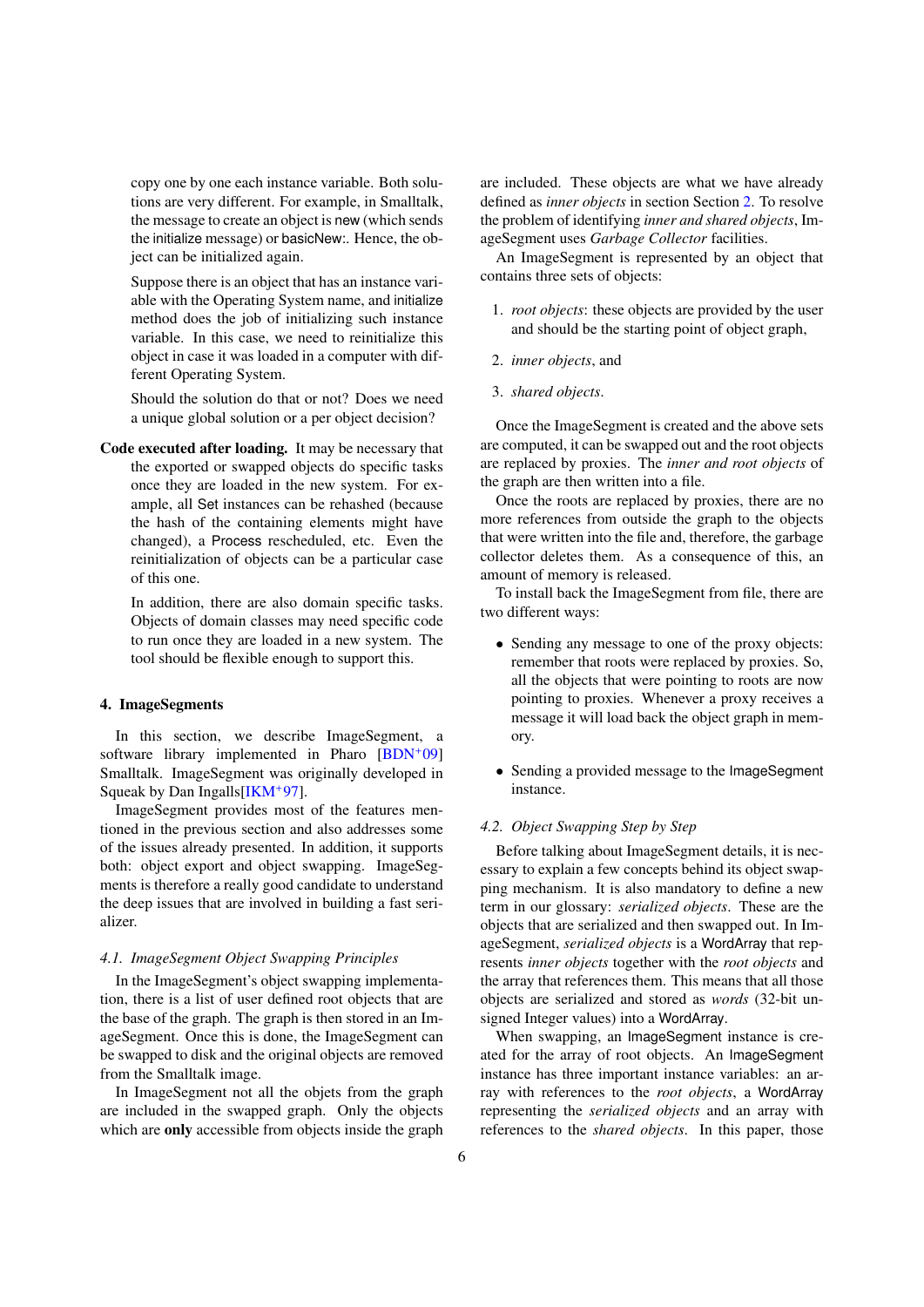terms are used. However, in the current ImageSegment implementation, those instance variables have different names: *root objects array* is called *arrayOfRoots*, *serialized objects* array is just *segment* and *shared objects* array, *outPointers*.

To understand ImageSegment object swapping, it is important to analyze in details what is done step by step. We continue with the object graph of Figure [1.](#page-2-1) Here are all the necessary steps to swap and load back a graph of objects into a file.

1. Create and setup the ImageSegment object.

The first task is to create an ImageSegment instance for an array of root objects that represents the graph. Once this is done, ImageSegment needs to identify the list of *shared objects* and the list of *inner objects*. To do this, it uses Garbage Collector facilities as it is explained later.

Figure [2](#page-6-0) shows the results in our example.



<span id="page-6-0"></span>Figure 2: Identifying shared and inner objects

The next operation copies the *words* representing the *serialized objects* into the WordArray. The copy mechanism used is not a standard copy done in Smalltalk, but a special copy done in the Virtual Machine that just copies the *words* representing objects. In the Squeak VM, an object is composed by an object header which is a sequence of bits for the GC, hash, pointer to its class, etc and a set of instance variables. An instance variable can store the address of another object (when an object points to another object) or directly store special objects, such as SmallInteger instances.

So, the copy is like a chunk of memory copy which copies, for each object, the object header plus its instance variables. The *serialized objects* WordArray has the same binary format than the Pharo image file.

This sounds easy but there are still some problems to solve. In our example, object *E* points to *I*. This means that *E* has an instance variable with *I* address (we assume that *I* is a fixed fields object, and not a SmallInteger, CompiledMehtod, BlockClosure, etc). When those objects are written into the file, the memory address does not make sense anymore. Furthermore, in Squeak VM, objects do not have a unique identifier. So, how can *E* still point to *I* when they are in file? What is more, how can the *serialized objects* WordArray be loaded back correctly?

When ImageSegment writes an object to file, it checks whether it is pointing to an *inner object* or a *shared object*. If it is pointing to a *inner object*, then its instance variable containing the address is updated so that it points to the offset of the object in the WordArray. In the case of a *shared object* it is the same but it points to the index in the *shared objects array* of ImageSegment. Remember that this array is never swapped out and remains in primary memory. If any of the *shared objects* is moved by the Garbage Collector, then the *shared object array* is automatically updated. Hence, when loading back the subgraph, the pointers will be correct.

The copied objects in the *serialized objects* WordArray are not in the normal Pharo memory space. This means that those copied objects are not really seen by the system as standard objects. They are just represented as *words* inside a WordArray of an ImageSegment object.

In summary, the graph is computed and traversed while the *inner objects*, the *root objects* and the array that references them are encoded in the *serialized objects* WordArray instance variable of the ImageSegment object. In addition, ImageSegment has an instance variable with the *shared objects*. However, at this point, the original *inner objects* are still present and referenced in the runtime system (although, at the same time, they were copied as *words* in the WordArray)

2. Extraction.

This operation replaces all the roots with proxies by using the method elementsForwardIdentityTo: otherArray implemented in Array, which delegates to a Virtual Machine primitive that does a bulk become with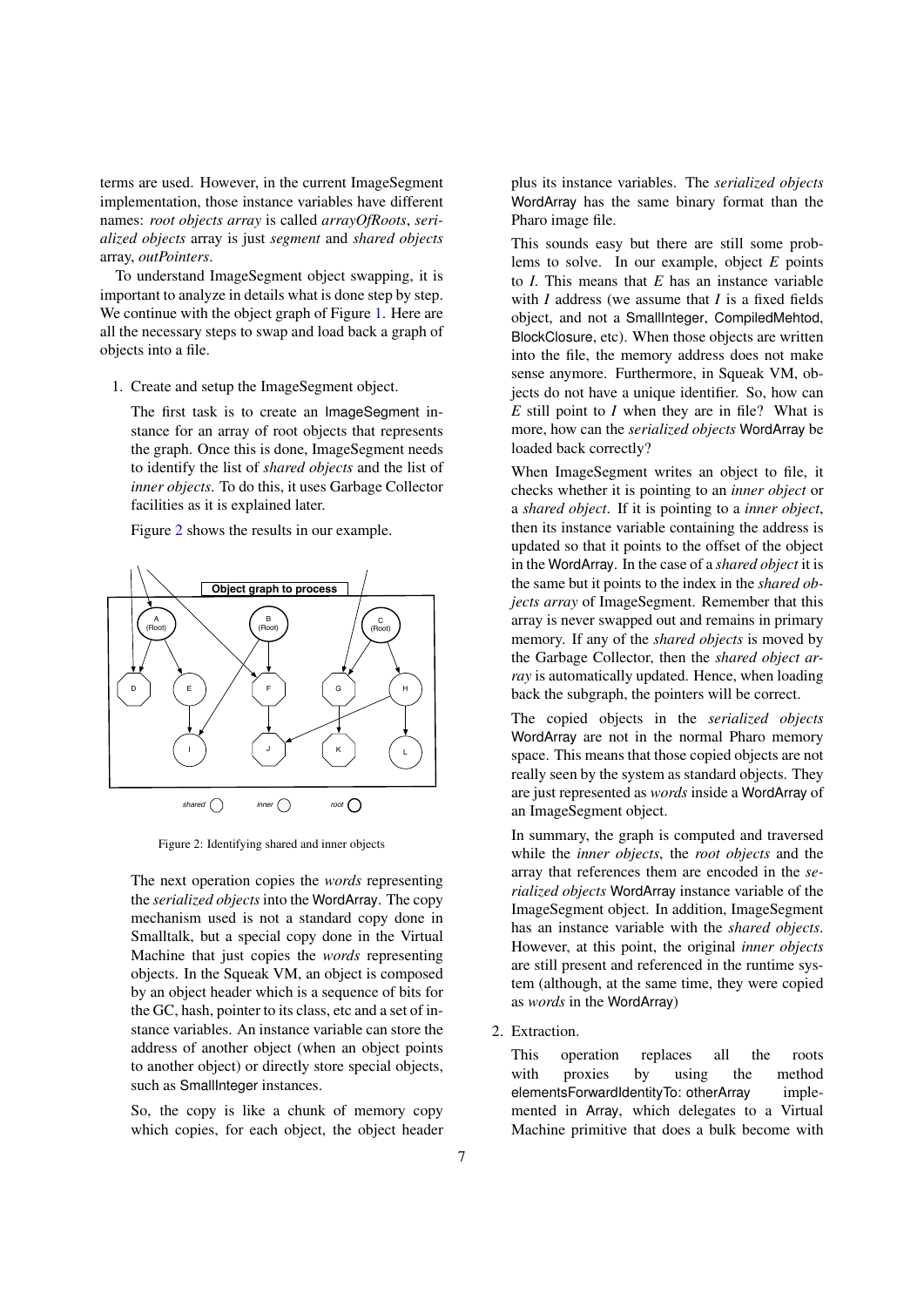both arrays. In our case, one array contains the root objects while the other one the proxies.

Once that step is done, the *serialized objects* WordArray is the only holder of those objects, not as normal objects but as a WordArray. The original objects are reclaimed by the garbage collector and the proxies remain to bring the *serialized objects* WordArray back if necessary. If one of the proxy receives a message, all the *serialized objects* are loaded back in memory.

On the other hand, *shared objects* are kept in the original image (they are not garbage collected) as they are referenced not only from the ImageSegment instance variable pointing to them, but also from *external boundary objects*.

Figure [3](#page-7-0) shows the objects state of the example after the ImageSegment creation and extraction steps.



<span id="page-7-0"></span>Figure 3: Objects state after the ImageSegment extraction

- 3. Write the *serialized objects* WordArray into a file using the method nextPutAll: of MultiByteFileStream. Afterwards, the instance variable that refers to the WordArray is put to nil so that the Garbage Collector can reclaim memory space.
- 4. Load the *serialized objects* WordArray from a file.

This means reading from file and restoring the *serialized objects* WordArray in primary memory. ImageSegment object is still in memory and only the *serialized objects* were swapped out.

At this point, it is necessary to perform the opposite of what has been done when creating the ImageSegment instance. Objects inside the graph have to be updated so that they point to the real addresses instead of the objects, and not to an offset or index in an array. With *inner objects* it is easier because objects were already loaded and they already have a memory address, so we only need to update its pointers. In the case of *shared objects* we have to first fetch the object pointer that is the *shared objects array* and then update the pointers.

It is important to note that none of the *serialized objects* are recreated or reinitialized. Image-Segment does not use new nor basicNew to create them. The *serialized objects* WordArray is just loaded into primary memory as a chunk of memory and then the pointers are updated.

To load the *serialized objects* back, there are two options:

- (a) Sending a message to any of the proxy objects. When sending a message to any of those proxies, it will load the *serialized objects* WordArray and replace the proxies with the original *root objects*. To achieve this, the proxy implements the doesNotUnderstand: message to load back *serialized objects*.
- (b) Sending the message install to the ImageSegment object.

ImageSegment supports class evolution. This means that when the *serialized objects* WordArray is being loaded back in primary memory, it has to check if the classes of those objects have changed since the time they were swapped out. If such is the case, those objects are fixed and updated to the new class definition.

## *4.3. Exporting an Object Graph*

This feature allows one to create an ImageSegment for an array of root objects, to write it into a file, and to finally load it in another image. In this case, the objects of the graph are not removed or even changed in the original image.

The first step is exactly the same as the "Create the ImageSegment object" of the swapping scenario: the graph is computed and traversed, the *serialized objects* are encoded in the WordArray and the *shared objects* are also in an instance variable of ImageSegment.

After that, the ImageSegment is exported into a file using a SmartRefStream. A difference with the swapping scenario is that in such case the ImageSegment instance is kept (included the *shared objects* Array) in the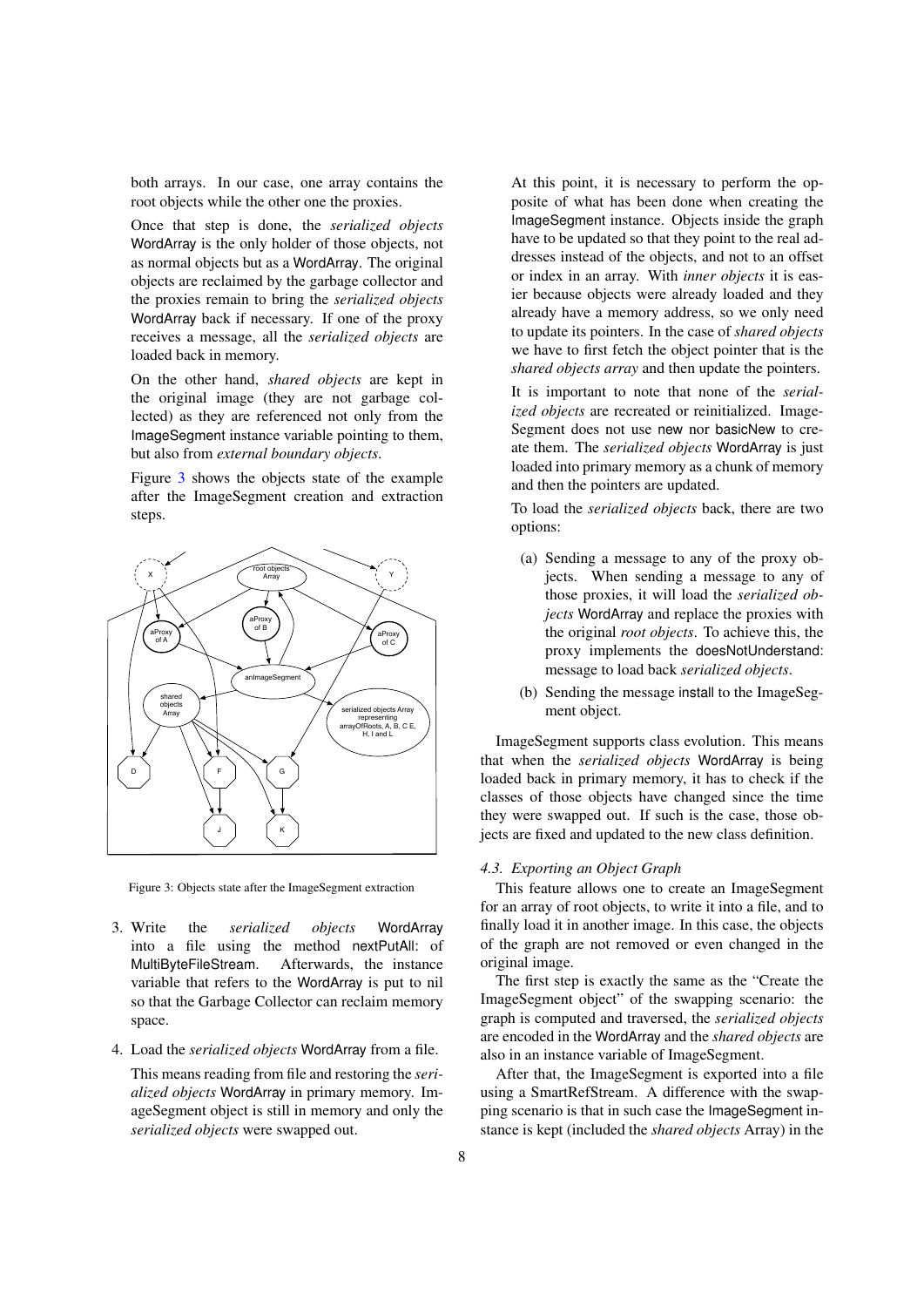image to load back the serialized objects in memory. On the contrary, in the exporting scenario the file also includes the *shared objects* Array and the ImageSegment instance is garbage collected after writing the file.

In details, when exporting an ImageSegment, it just serializes the whole ImageSegment instance and all its referenced objects (this means also the *shared objects*) with a SmartRefStream.

As said, when exporting, *shared objects* are also written into the file. There are some objects in Smalltalk that have to be unique like *nil*, *true*, *false*, etc. How does ImageSegment avoid duplicating these objects when loading the ImageSegment in another image that already has these objects? The solution is provided by the class SmartRefStream as it has specific ways of reading certain objects. This is explained more in detail in Section [4.4.](#page-8-0)

This capacity of exporting an object graph is also a kind of persistency mechanism. For example, it can be used to persist a web application.

#### <span id="page-8-0"></span>*4.4. How does ImageSegment solve the problems?*

ImageSegment solves most of the mentioned problems in Section [3.3.](#page-4-0) As ImageSegment's export functionality uses SmartRefStream, the former solves some problems and the latter solves others.

Class changes. This problem depends whether we are swapping or exporting. When swapping, if we modify a class, it will trigger the update of its instances. Hence, accessing those instances that were swapped out to a file, requires loading back the ImageSegment into memory. This is exactly the normal case where an ImageSegment is loaded in primary memory because one of the proxies received a message. In this case, the received message is something related to the class reshape or instance update.

In the export case, it is more complicated since it is necessary to write enough information in the file about the names of the instance variables of all outgoing classes. Note that not only an instance variable can be renamed, but also a class. All these tasks related to class reshape are performed by SmartRefStream. Indeed, this is the extra functionality that SmartRefStream provides over ReferenceStream.

When an object is written into the file, no one knows how the classes will change in the future. Therefore, all conversion must be done when the

file is read. SmartRefStream stores enough information in the file about the names of the instance variables of all outgoing classes. The conversion of old objects is done by a method in each class called convertToCurrentVersion: varDict ref-Stream: smartRefStrm. At writing time, a prototype of this method is created. The programmer must edit this method to (1) test if the incoming object needs conversion, (2) put non-nil values into any new instance variables that need them, and (3) save the data of any instance variable that are being deleted. For more details, read the class comments of SmartRefStream.

Object duplication. This distinction between creating new objects or pointing to existing ones happens only when exporting since, in swapping, the *shared objects* remain in memory. SmartRefStream solves this problem using a Dictionary where *keys* are class names and *values* selectors. For example, there is an element in the dictionary which has *True* as key and the selector *readTrue* as value. This means that when an instance of True is read, it is done by sending the message *readTrue*. This method simply returns the *true* object. This way we ensure that there is always a single *true* object in the image.

In addition to this, the class SmartRefStream allows the programmer not only to specify the way instances of certain classes are read, but also to decide how they are written. Examples are CompiledMethod, Symbol, Class, among others.

Code executed after loading. One can implement the method startUpFrom: anImageSegment in any class. That method has to answer the selector to be run in its instances. When the *serialized objects* WordArray is loaded in another image using SmartRefStream, it checks for each object if its class implements such message. If true, it sends startUpFrom: anImageSegment message and gets the selector as result. Finally, sends that message to the object.

The message is free to do anything. It can be used, for example, to rehash Set instances, to reinitialize objects (remember ImageSegment does not use new nor basicNew when loading objects) or simply to do specific tasks.

Notice that this feature is implemented between SmartRefStream and ImageSegment. When an object subgraph is exported using SmartRef-Stream, at loading time, it sends the mes-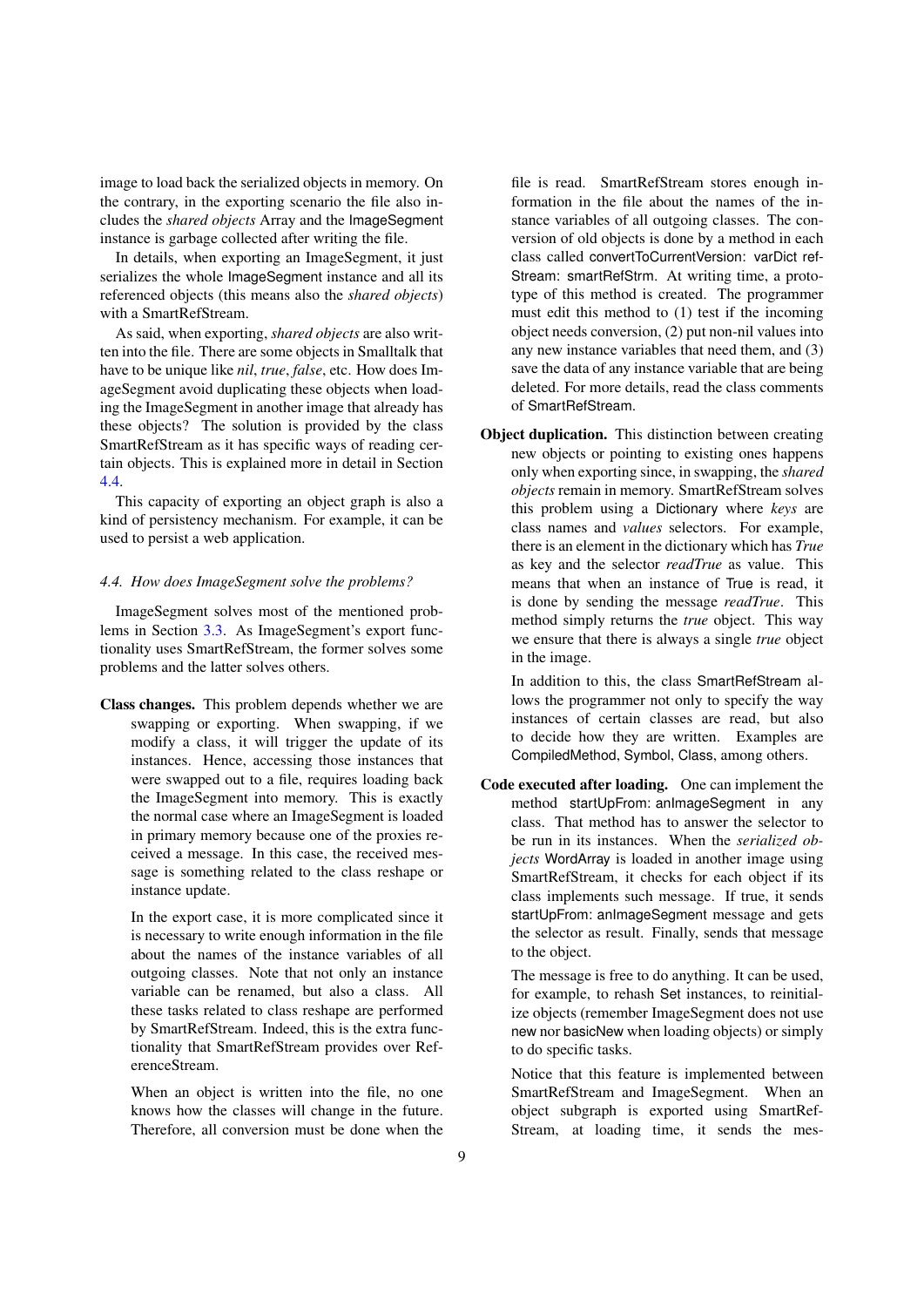sage comeFullyUpOnReload: aSmartRefStream to each object of the subgraph (there is a default implementation in Object that does nothing). When exporting an ImageSegment with SmartRefStream, the ImageSegment instance is just one of those objects, and it will receive the message comeFullyUpOnReload: aSmartRefStream. The trick is that ImageSegment implements the message comeFullyUpOnReload: with the responsibility of sending the message *startUpFrom: anImage-Segment* to the classes of its objects.

The previous paragraph means that ImageSegment supports code execution and object reinitialization only when exporting. This makes sense, since objects usually need those features only when loading them in another image.

A problem of this solution is that it is at class level. This means that one cannot work with a particular object but only with a particular class that will apply such behavior to all its instances.

Recreate and reinitialize objects. With ImageSegment this problem is a subset of the previous one. The code executed after loading can take care of the objects recreation or reinitialization.

### <span id="page-9-0"></span>5. ImageSegment and a Smart Use of Garbage Collection Facilities

ImageSegment uses *Garbage Collection* facilities to identify which objets of the graph are *inner objects* and which ones are *shared objects*. Once these objects are discovered, defining the list of *serialized objects* is easy.

To explain each step of this solution, we use the same example used so far (see Figure [1\)](#page-2-1). The steps are:

- 1. First, all *root objects* and the array referencing them are marked by setting the Garbage Collector bit in their object headers. This will prevent marking objects reachable from them in the next step (see Figure [4\)](#page-9-1).
- 2. Afterwards, a mark pass is done over all the objects in the image by recursively marking all objects reachable from the roots of the system. This process will stop at our marked roots leaving *inner objects* unmarked (see Figure [5\)](#page-9-2).
- 3. *Root objects* and the array referencing to them are unmarked, leaving unmarked the transitive closure of objects accessible from the roots and no where else (see Figure [6\)](#page-10-1).



<span id="page-9-1"></span>Figure 4: First step: marks *root objects* and the array referencing to them.



<span id="page-9-2"></span>Figure 5: Second step: do a mark pass over all image.

4. Finally, the graph has to be traversed (starting by the roots of the graph) to detect the *inner objects* and serialize them into the WordArray. All the unmarked and reachable objects from the roots of the graph are the *inner objects*. On the other hand, all the marked and reachable objects from the roots of the graph are the *shared objects*.

In our example, E, H, I and L are identified as *inner objects* and D, F, G, J and K as *shared objects*.

An important last remark is that the step of marking all objects in the image and the step of traversing the object graph are both implemented in the Virtual Machine side. They are both implemented as primitives and the main problem with this is that one does not have control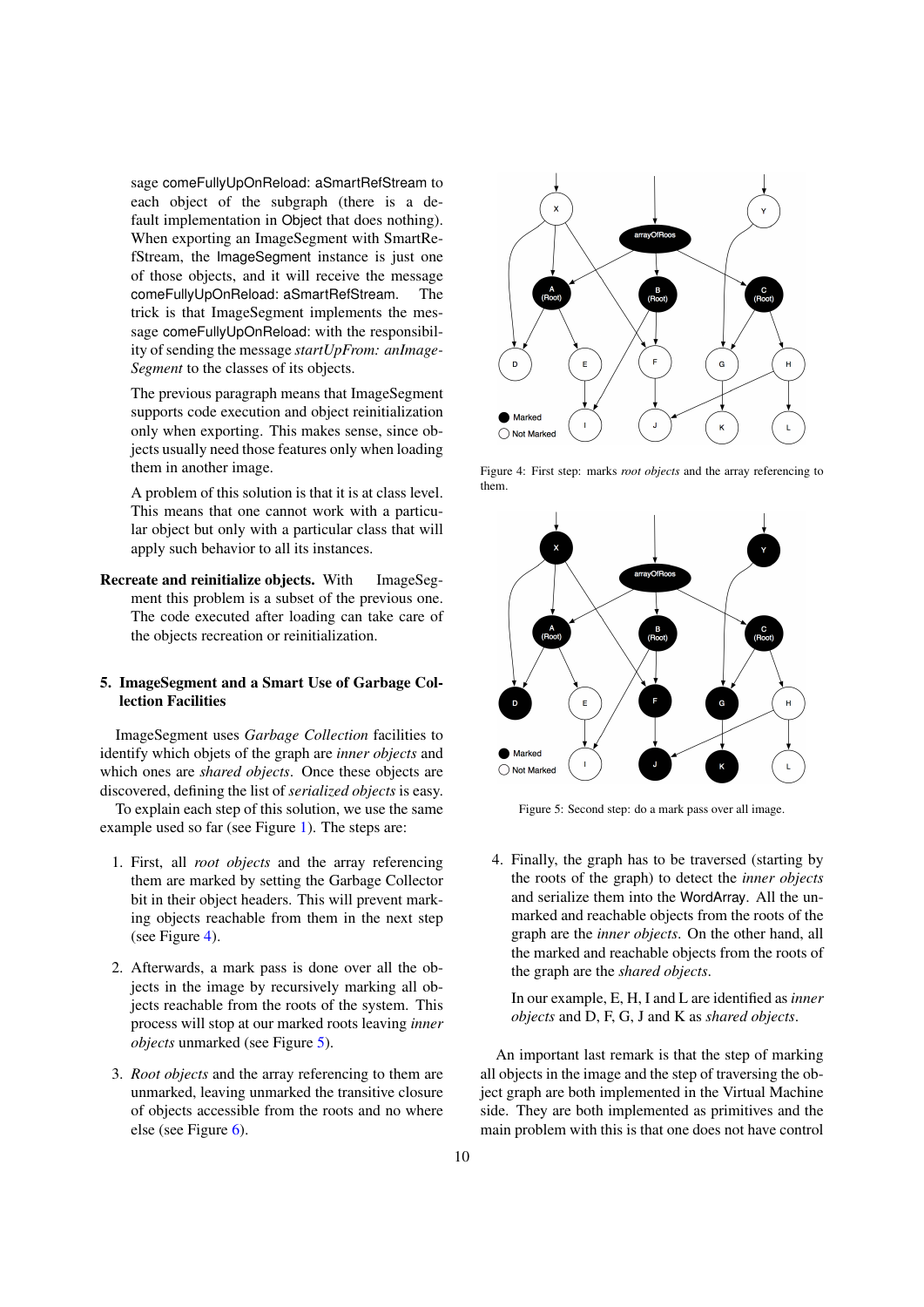

<span id="page-10-1"></span>Figure 6: Third step: unmarks *root objects* and the array referencing to them.

over it.

#### <span id="page-10-0"></span>6. Benchmarks and Discussions

We have done some benchmarks to compare ImageSegment and SmartRefStream. These benchmarks were run in the virtual machine Squeak 4.2.5.beta1U on Mac OS X, with a Pharo-1.1-11360-alpha1dev10.05 image. To measure the time, we use the method MessageTally time: and the benchmarks were developed as unit tests. The operations were run five times and the final result was obtained from the average.

SmartRefStream is an object serializer in Squeak and Pharo. To do these experiments we use object graphs of different sizes. For such graphs, we used different models extracted using Moose, an open-source reengineering platform [\[NDG05\]](#page-15-11). Such graphs represent source code entities at various levels of details.

Since SmartRefStream does not support object swapping, we compare export durations. We then present a separate performance analysis of ImageSegment object swapping.

#### *6.1. Benchmark and Analysis of Objects Export*

Unsurprisingly, our experiments show that Image-Segment is much faster then SmartRefStream. In Figure [7](#page-10-2) we present a benchmark done with the Moose default model object which size is small/medium. The amount of *internal objects* of such graph is 741 037. This benchmark shows that ImageSegment is ten times faster to export and thirty times faster to import.



<span id="page-10-2"></span>Figure 7: Moose default model chart.

In Figure [8](#page-10-3) we used a bigger graph which is the Moose network model. This graph has 2.701.763 *internal objects*. In this case (the graph is bigger) the difference between ImageSegment and SmartRefStream is much larger too: for both operations it is approximately eighty times faster.



<span id="page-10-3"></span>Figure 8: Moose network model chart.

Still, ImageSegment export implementation uses SmartRefStream to serialize the ImageSegment object. This leads us to an interesting question: Why serializing an ImageSegment (that contains an object graph) with SmartRefStream is much faster than just serializing the same object graph directly with SmartRefStream (without using ImageSegment)?

In SmartRefStream, the complete object graph has to be traversed in the image side (Smalltalk). But when an ImageSegment is created, the traversal of the object graph is done at the Virtual Machine level. As a result of such procedure, the ImageSegment has an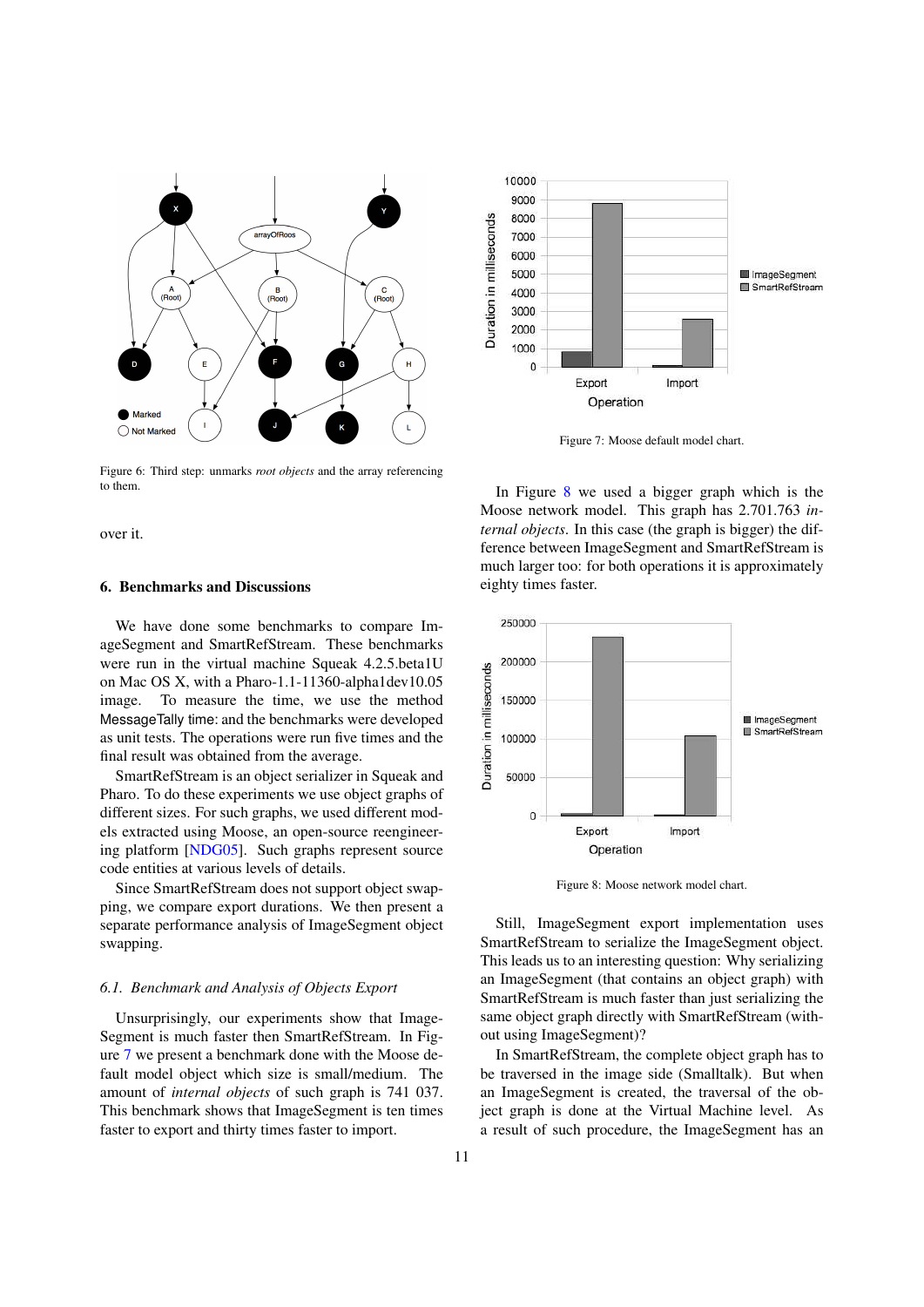encoded WordArray representing the processed object graph. This array is ready to be exported, there is no need to traverse it. Furthermore, ImageSegment uses the GarbageCollector marking algorithm which is optimized and also performed at the Virtual Machine side.

Taking into account the previous explanation, it is necessary to point out that the percentage of *shared objects* is a key aspect. The larger this percentage is, the slower ImageSegment will be, and the smaller the difference with SmartRefStream will be. In both, Image-Segment and SmartRefStream, the *shared objects* array is an array with pointers to the real objects, and thus, it has to be traversed in image side. This means that for an object graph with a big amount of *shared objects*, the performance of ImageSegment and SmartRefStream is much closer to each other.

As it was already explained, the ImageSegment export implementation creates an ImageSegment in the same way it is done for object swapping. Once that such instance is created, it is then exported using a SmartRefStream. When the ImageSegment is created, several steps that are only related to swapping are done. These steps require time, memory and CPU usage. The problem is that for object exporting, those steps are not needed at all: such as the identification of *shared objects* and *inner objects* – this involves computing the whole graph, and what is more, a full Garbage Collector marking phase in the whole image. In addition, ImageSegment has to keep an array with references to the *shared objects*. This array occupies memory.

To conclude, for the exporting point of view, our results show that ImageSegment is faster that SmartRef-Stream but only because it is done in the Virtual Machine. We believe that if SmartRefStream was implemented in the Virtual Machine it will be even faster than ImageSegment, since ImageSegment export performs all the extra work done for supporting object swapping, work that is not used for export.

### *6.2. Performance Analysis for ImageSegment Object Swapping*

For object swapping, we distinguished three different operations that are interesting to analyze: (a) ImageSegment and object sets (*roots, shared and inner*) creation, (b) ImageSegment export (swap out) to a file, and (c) its import (swap in).

In Figure [9](#page-11-1) shows the duration of each of those operations for two different graphs: the Moose default model and a Moose model of network package. This chart points out some interesting results:



<span id="page-11-1"></span>Figure 9: Swapping analysis Moose models.

- 1. The operation that requires much more time than the rest is the creation of the ImageSegment. The reason is that in this step is where all the object sets are computed and the object graph has to be traversed.
- 2. The duration of swapping out is similar to the duration of swapping in.

#### <span id="page-11-0"></span>7. Issues and Opportunities for Improvement

ImageSegment is fast and seems simple to use but it also has its own problems and aspects that can be improved.

It can be slow. The biggest problem faced is that it is necessary to make sure that there are no or few *external boundary objects*. Otherwise, all the referenced objects will end up in the *shared objects* array, making ImageSegment very slow.

### Difficult to manage in presence of shared objects.

The fact that shared objects are not exported can be a serious usability concerns. This is a key observation relevant for any serious use of Image-Segments. As an example, the company <netstyle.ch> developed a Seaside web application and used ImageSegment as the persistency (export) scheme. The problem is that when the ImageSegment is created, external objects pointing into the graph are not wanted. In the mentioned scenario, many objects are put in *shared objects* array because there are many *external boundary objects*. This means that, for example, all Seaside sessions and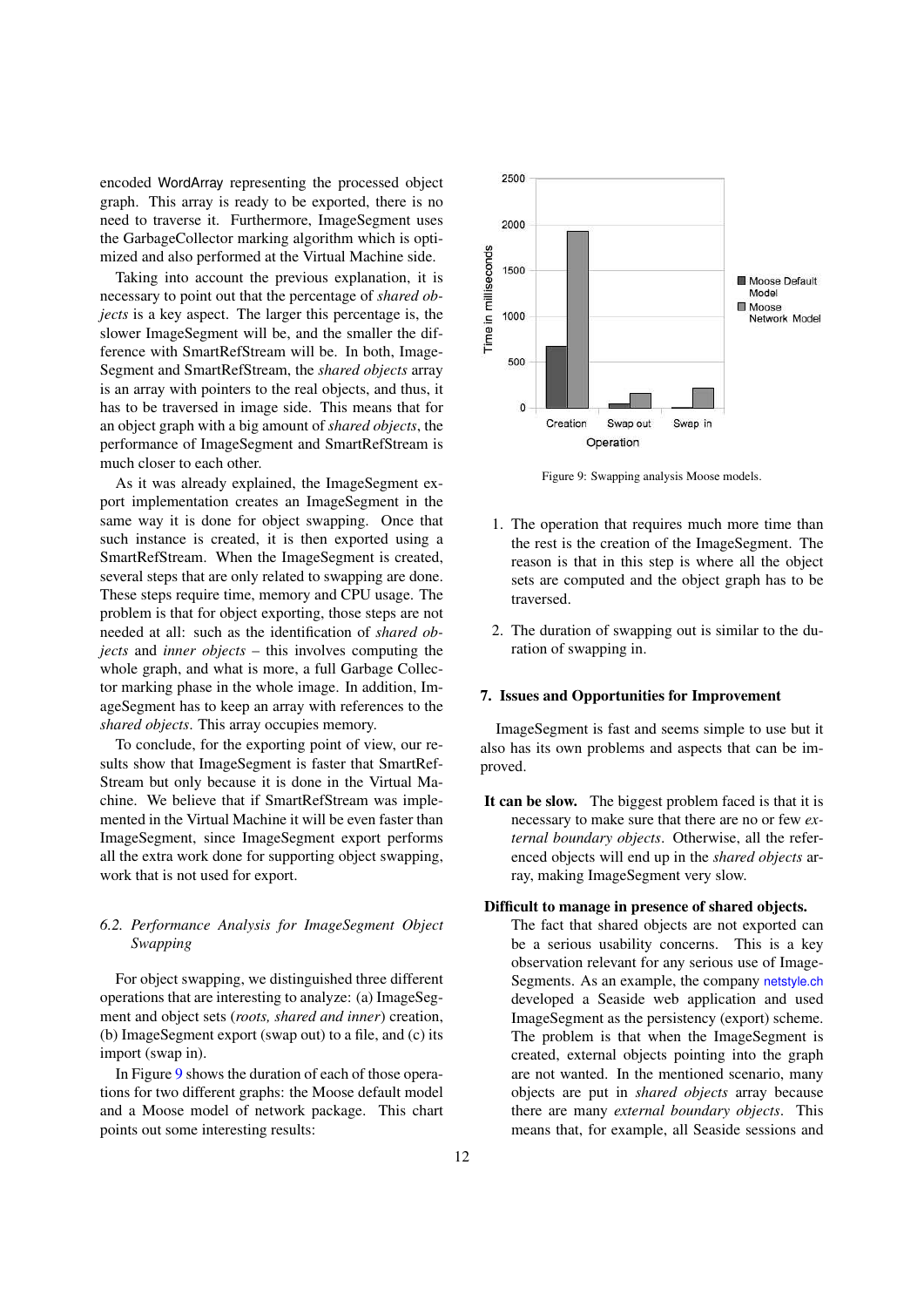their state have to be deleted; all caches, cleared; background processes, terminated; etc. These kinds of objects hold references to objects inside the graph and are difficult to identify and control.

The extreme but useful solution they found was to:

- 1. Duplicate the current Smalltalk image to avoid locking-up the image. By duplicating a Smalltalk image, we refer to the creation of a new image based on an existing one and also the creation of an Operating System process for it. This can be achieved in Pharo by using for example, the OSProcess package.
- 2. Do all the needed cleaning: disable debugging, stop all network services like VNC (RFBServer) or Web Servers (WAKom for example), clean Magritte, terminate nonimportant processes, clean TestRunner and its results, run garbage collector, forget DoIts, etc.
- 3. Create the ImageSegment and export it to disk.
- 4. Kill the duplicated image.

Such solution clearly illustrates the problem ImageSegment faces in presence of shared objects in a complex system.

Another approach may be not to compute the *shared objects* and just include all the *internal objects* in the *serialized objects* array. The problem is that this solution is naive since at loading time, it has to be guaranteed that there are no duplicates of the *shared objects*.

This solution may save time and CPU usage at the cost of having bigger files for the swapped graphs.

Modularity: one for all. Another problem with ImageSegment is the granularity of the import. When swapping, the objects that are swapped are the *serialized objects*. Roots of the graph get replaced by proxies which will read the *serialized objects* array from the file and load it back in memory replacing the proxies with the real objects. The problem is that all the *serialized objects* are brought into memory even when only a single one is needed.

Something similar happens when sending messages like allClassesDo: or allInstancesDo: where the consequences are that all ImageSegments are brought back into memory. Originally metalevel iteration methods were defined and checked if the

classes were in memory to avoid exactly this problem.

Memory usage. For anything done in an objectoriented system, objects are created, and, of course, they occupy space in memory. The swapping mechanism is not an exception. Therefore, when using ImageSegment, new objects are being instantiated.

In addition, in the current implementation, Image-Segment uses much more memory than it really needs. It automatically decides the sizes of the *inner objects* array and the *serialized objects* array. To do this, it repeatedly doubles the previous size and checks if it is enough. If it is enough, it finishes. Otherwise, it continues doubling the size. So, it effectively doubles the array size (or more, because it over-allocates) since the primitive that builds an ImageSegment requires pre-allocated arrays which are even longer than needed. The problem with this approach is that it is using much more primary memory than it is really needed and it is easy to run into low memory conditions. This is a big issue for large object graphs and this is exactly the problem that the online database DabbleDB had when using ImageSegment for saving the databases.

Swapping classes and methods. Since in Smalltalk classes and methods are normal objects, it is interesting to be able to swap them out. This is not completely solved with ImageSegment. One problem is that there are several objects outside the graph that may be pointing to a class. For example, depending on the Smalltalk implementation, a class can be referenced from its metaclass, from *SmalltalkDictionary*, from its subclasses or superclasses, from its instances (this is an implicit reference because objects do not have an instance variable with its class but a pointer to it in the object header), etc.

This makes swapping out classes very difficult to achieve and the same problem happens when trying to swap out methods. A possible workaround (not a solution) is to consider all classes (and methods) as *root objects*. In this case, classes are replaced by proxies and swapped out.

Extra information is at class level. We have already said that a subgraph needs extra information to load correctly in another system. The ImageSegment solution to most of those problems is implementing methods in classes. However, sometimes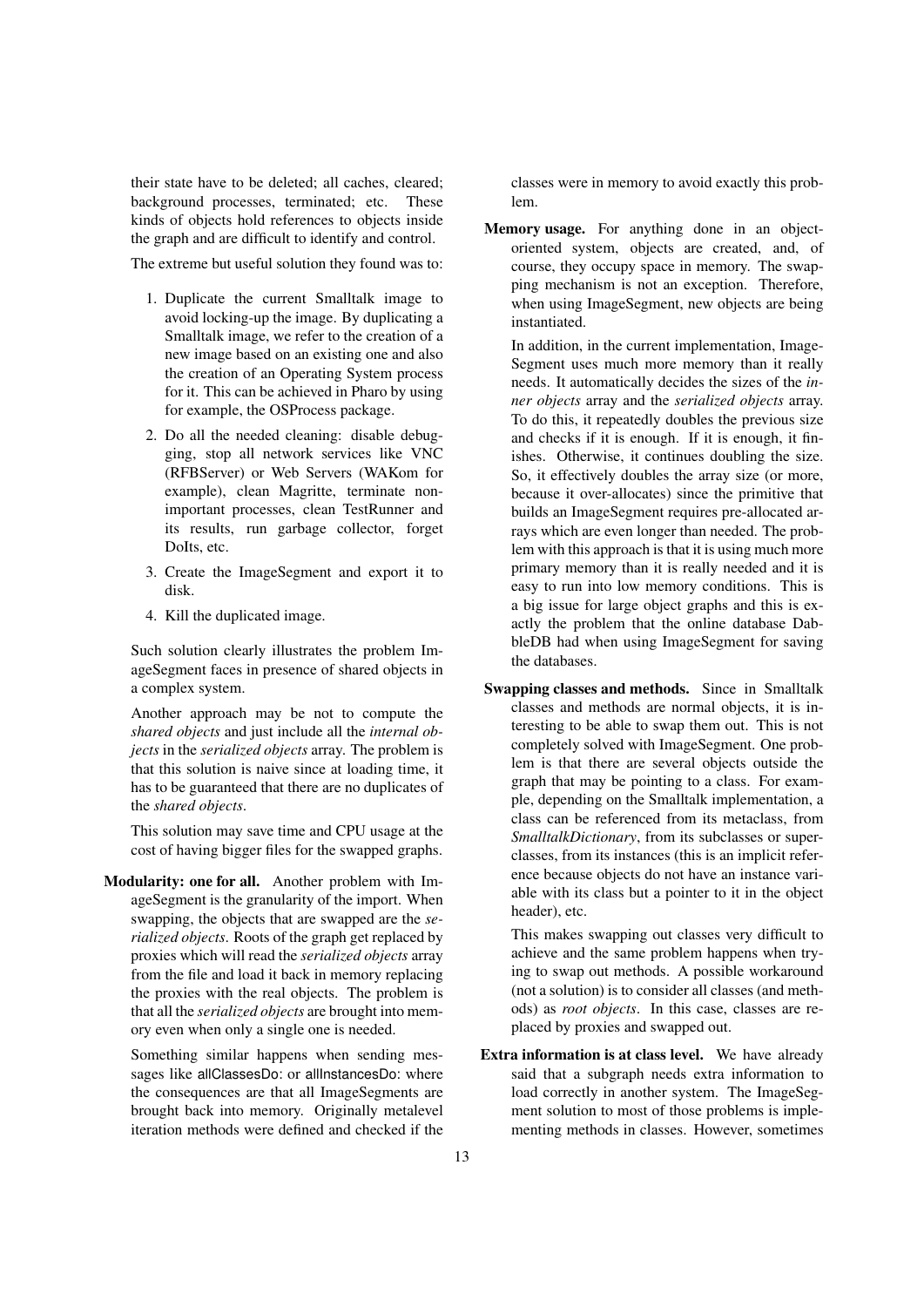this extra information is needed per object which means at object level.

### <span id="page-13-0"></span>8. Related Work

Most of the existing related work is about exporting without addressing swapping aspects.

Vegdah [\[Veg86\]](#page-15-12) started to face the first problems trying to move objects between Smalltalk images. He found the following problems: cycles inside subgraphs, unique objects like *true*, *false*, *nil* or Symbol instances, Set instances rehash, class reshape and some particular issues with BlockContext, CompiledMethod and MethodContext.

Ungar explained that, when exporting an object subgraph, the subgraph in itself is not complete as it needs extra information (not explicit in the graph) to load correctly in another Self image [\[Ung95\]](#page-15-6). His solution was to annotate objects in order to provide the necessary information. He defined generally needed information and Self specific ones. The generally needed information is:

- Which module does a slot belong to?
- Use the slot actual contents vs. a fixed initial value?
- Should slot just reference a preexisting (global) object?
- Should identity of an object be respected?
- Is it possible to create an object with an abstract expression and if so what?

Most of them are discussed in Section [3.3.](#page-4-0)

The most common export example is a XML serializer like SIXX [\[SIX\]](#page-15-1) or JSON [\[JSO\]](#page-15-2). In this case the object graph is exported into a portable text file. The main problem with test-based serialization is encountered with big graphs as it does not have a good performance and it generates very large files. Other alternatives are ReferenceStream or SmartReferenceStream. ReferenceStream is a way of serializing a tree of objects into a binary file. A ReferenceStream can store one or more objects in a persistent form including sharing and cycles. The main problem of ReferenceStream is that it is slow for large graphs.

A much more elaborated approach is Parcel [\[MLW05\]](#page-15-7) developed in VisualWorks Smalltalk. Parcel is an atomic deployment mechanism for objects and source code that supports shape changing of classes, method addition, method replacement and partial loading. The key to making this deployment mechanism feasible and fast is a pickling algorithm. Although Parcel supports code and objects, it is more intended to source code than normal objects. It defines a custom format and generates binary files. Parcel has very good performance and the assumption is that the user may not have a problem if saving code takes more time, as long as loading is really fast.

Object serializers are needed and used not only by final users, but also for specific type of applications or tools. What it is interesting is that they can be used outside the scope of their project. Some examples are the object serializers of Monticello2 (a source code version system), Magma object database, Hessian binary web service protocol [\[has\]](#page-15-13) or Oracle Coherence\*Web HTTP session management [\[ora\]](#page-15-8).

The main problem is that none of the mentioned solutions support object swapping. There are few experiments regarding object swapping and even fewer implemented and working solutions.

In the eighties, LOOM [\[Kae86\]](#page-15-0) (Large Object-Oriented Memory) implemented a kind of virtual memory for Smalltalk-80. It defined a swapping mechanism between primary and secondary memory. The solution was good but too complex due to the existing restrictions (mostly hardware) at the time. Most of the problems faced do not exist anymore with today's technologies — mainly because of newer and better garbage collector techniques — . For example, LOOM had to do complex management for special objects that were created too frequently like MethodContext but, with a generation scavenging [\[Ung84\]](#page-15-14), this problem is solved by the Garbage Collector. Another example is that LOOM was implemented in a context where the secondary memory was much slower than primary memory. This made the overall implementation much more complex. Nowadays, secondary memory is getting faster and faster, with random access showing more and more the same properties as RAM memory<sup>[3](#page-13-1)</sup>. Finally, LOOM implies big changes in the Virtual Machine.

It is possible that a program will leak memory if it maintains references to objects that will never be used again. Leaked objects decrease program locality and increase garbage collection frequency and workload. A growing leak will eventually exhaust memory and crash the program. Melt [\[BM08\]](#page-15-15) implements a tolerance approach that safely eliminates performance degradations

<span id="page-13-1"></span><sup>3</sup> "Solid-state drives" (SDD) or flash disks have no mechanical delays, no seeking and they have low access time and latency.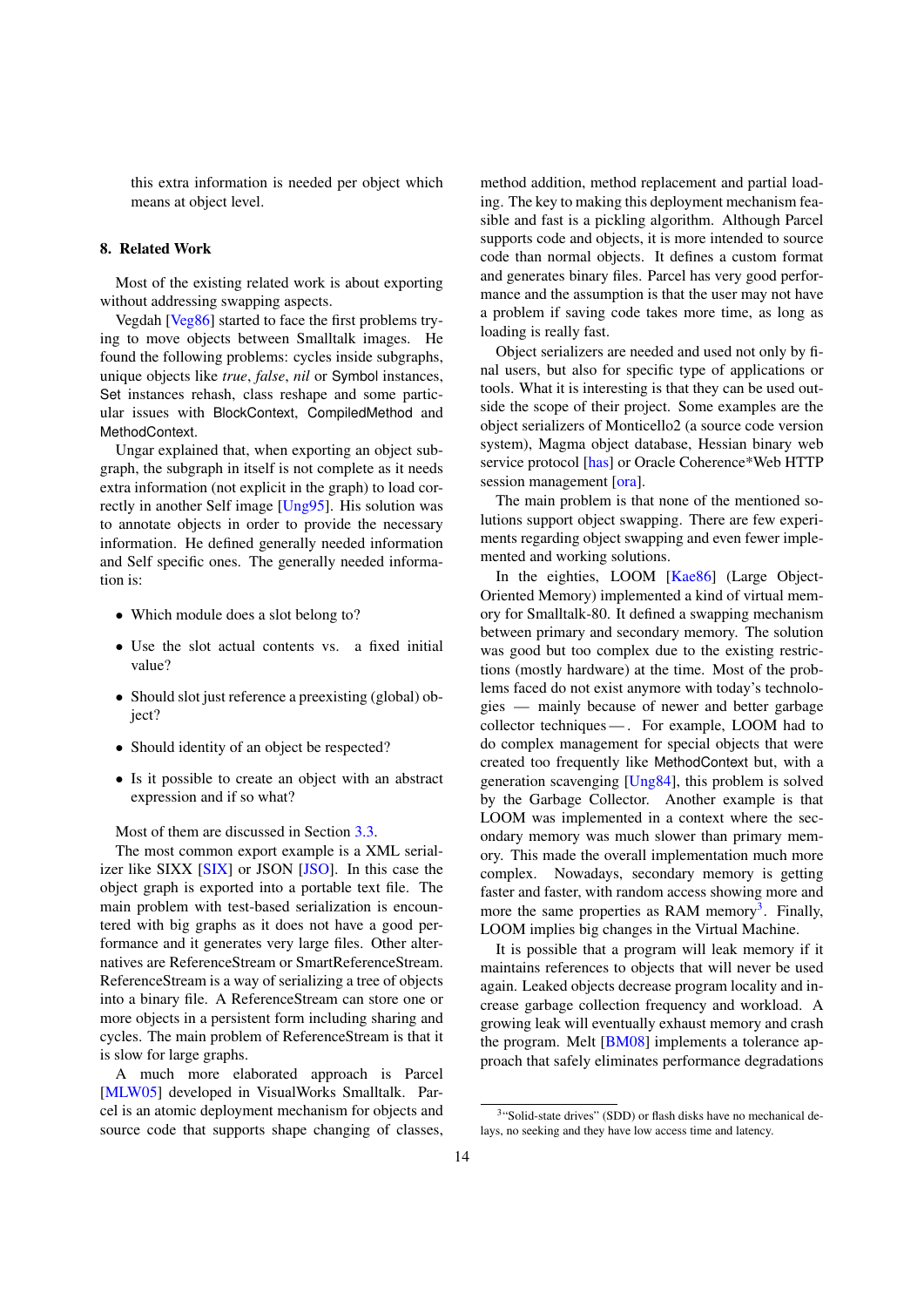and crashes due to leaks of dead but reachable objects, giving sufficient disk space to hold leaking objects. Melt identifies "stale objects" that the program is not using and swaps them out to disk. If they are then needed, they are brought into primary memory. Its approach is quite similar to LOOM.

GemStone [\[gem\]](#page-15-16) is a Smalltalk object server and database which manages primary and secondary memory as well. To provide its features, it has to implement object graph exporting, swapping, serializing and most of the concepts discussed in this paper. In addition, it has an excellent performance and is highly scalable. The main difference between GemStone and what has been previously discussed is that GemStone is not a tool for exporting or swapping an object graph, but a complete Smalltalk dialect that supports transactions, persistency and that also acts as an object server. It is more suitable for middle or big systems. ImageSegment or ReferenceStream, for example, are just small tools that only allow performing specific tasks like exporting or swapping a graph of objects. Another important difference between GemStone and solutions like ImageSegment is that they use the opposite approach. In GemStone, objects live permanently in secondary memory and are temporally loaded into primary memory and kept there while needed and then swapped out when not needed anymore. With ImageSegment, objects live in primary memory and they are just swapped out when not needed and loaded back when needed.

### <span id="page-14-0"></span>9. Conclusion and Future Work

In this paper, we have looked into the problem of exporting and swapping object graphs in object-oriented systems. We have analyzed not only most of the general major steps that are needed to export and swap object graphs, but also their problems and challenges. What is important is the fact that these steps, together with their problems and challenges, are completely general and they are independent of the technology.

These object graphs operations are very important to support virtual memory, backups, migrations, exportations, etc. In addition, object swapping may be an interesting approach for saving primary memory in embedded devices (robots, handheld, etc).

The biggest constraint in these kind of graph operations is speed. Any possible solution has to be fast enough to be actually useful. In addition, this problem of performance is the most common problem among the different solutions. Most of them do not deal properly with it.

We have deeply analyzed ImageSegment solution and we compared it with other alternatives. ImageSegment supports both: object swapping and export. It has good performance but as long as there are few shared objects between the swapped subgraph and the remaining objects. ImageSegment is fast mainly because the object graph is traversed in the Virtual Machine.

There are also some severe negative points with ImageSegment. First, it has been already explained that it can get slow when there are several *shared objects*. Second, the modularity of the solution is a problem too: when an object graph is swapped out and then only one single object from the graph is needed, the whole graph is loaded back in memory. There is no way to manage subgraphs. Finally, the export implementation of ImageSegment does extra work that is only swapping related and not needed at all when exporting. This extra work consumes time, CPU and memory. Finally ImageSegment is not simply portable because it is implemented by extending the Virtual Machine.

As said above, in the current ImageSegment implementation, all the *serialized objects* are brought into memory even when only a single one is needed. A first idea to solve this problem and, thus, be able to swap and load back subgraphs is to have more proxies. Instead of replacing only the roots of the graph by proxies, also the *facade objects* should be replaced. When one of the proxies of the *facade objects* receives a message, only its subgraph is loaded back and not the whole graph. We are not completely sure if this will work or if other changes are needed but we believe that swapping out and loading back subgraphs instead of the whole graph is a really necessary feature.

ImageSegment swaps even when it is not worth it. We plan to make ImageSegment smart so that it can automatically decide if swapping an object graph is worth it or not. If the memory occupied by the ImageSegment objects is the same or more than what it will be released because of swapping out the graph, then it is not worth it. A smarter strategy may also take into account the CPU costs to swap out and in.

Finally, we would like to address the problem of the memory usage by using a file to allocate the arrays of ImageSegment, instead of primary memory. There is lot of random access and thus, a file-based solution will be much slower than a primary memory based. Nevertheless, sometimes it is worth paying that cost to avoid growing the image while swapping. In addition, for large graphs, the current implementation does not work at all as it leads into an out of memory error.